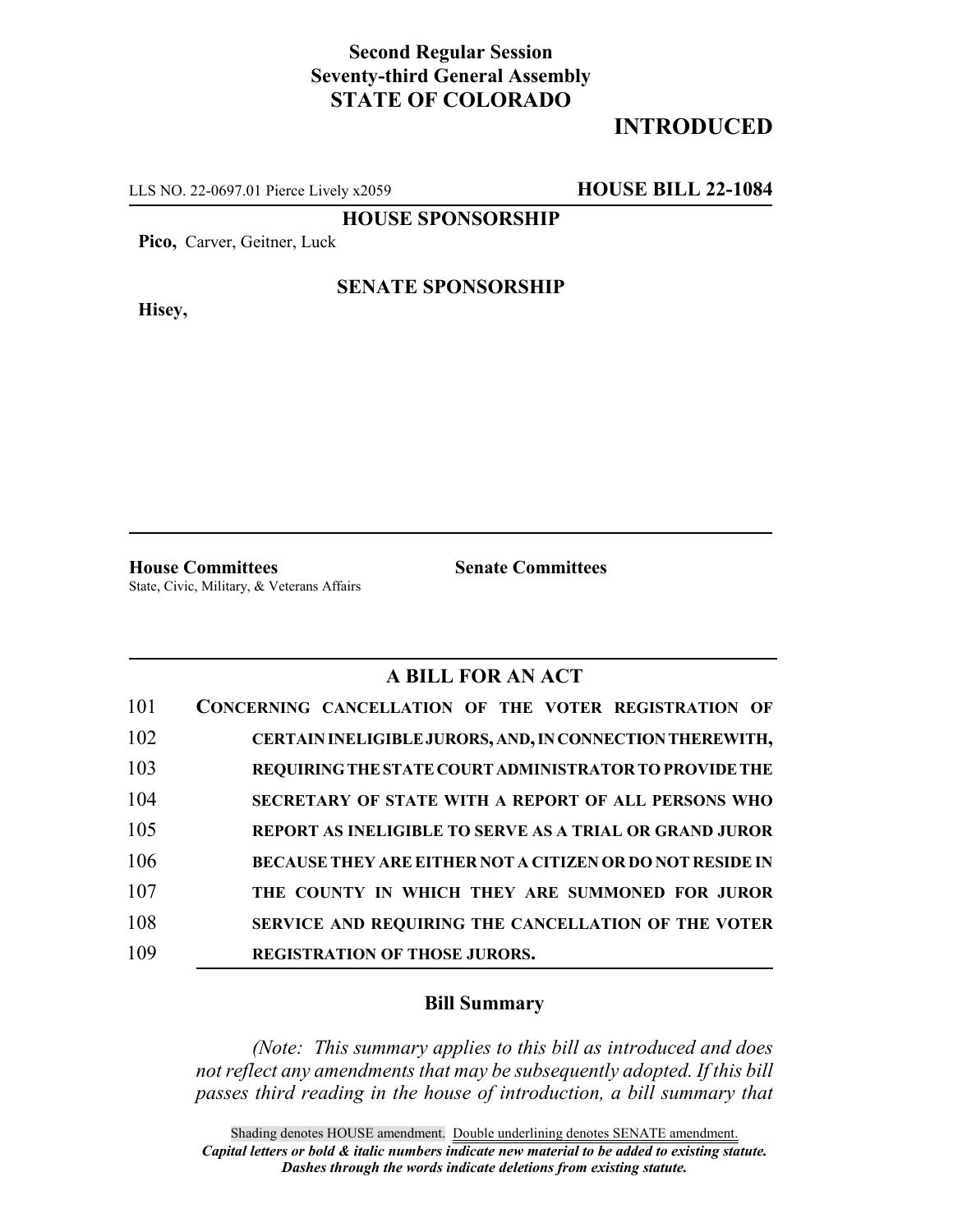*applies to the reengrossed version of this bill will be available at http://leg.colorado.gov.)*

The bill requires the state court administrator to provide the secretary of state with a report of all persons who report as ineligible to serve as a trial or grand juror because they are either not a citizen or do not reside in the county in which they are summoned for juror service. The bill also requires the secretary of state to forward this report to each county clerk and recorder.

The bill then requires county clerk and recorders to cancel the voter registration of any elector who is either not a citizen or does not reside in the county and who the county clerk and recorders have received notice of from the state court administrator's report. The secretary of state may cancel the voter registration of any elector who is not a citizen and who the secretary of state has received notice of from the state court administrator's report.

Nothing in the bill allows a county clerk and recorder or the secretary of state to cancel the registration of a uniformed-service voter who is absent from the county in which he or she is registered to vote by reason of active duty.

 *Be it enacted by the General Assembly of the State of Colorado:* **SECTION 1.** In Colorado Revised Statutes, **add** 1-2-607 as 3 follows: **1-2-607. Disqualified jurors.** (1) AS SOON AS PRACTICABLE AFTER THE END OF EACH MONTH, THE STATE COURT ADMINISTRATOR SHALL FURNISH THE SECRETARY OF STATE WITH A REPORT OF ALL PERSONS WHO REPORT AS INELIGIBLE TO SERVE AS A TRIAL OR GRAND JUROR BECAUSE THEY ARE EITHER NOT A CITIZEN OR DO NOT RESIDE IN THE COUNTY IN WHICH THEY ARE SUMMONED FOR JUROR SERVICE. 10 (2) THE SECRETARY OF STATE SHALL FORWARD TO EACH COUNTY CLERK AND RECORDER MONTHLY THE INFORMATION RECEIVED FROM THE 12 STATE COURT ADMINISTRATOR PURSUANT TO SUBSECTION (1) OF THIS 13 SECTION. (3) A COUNTY CLERK AND RECORDER SHALL CANCEL THE